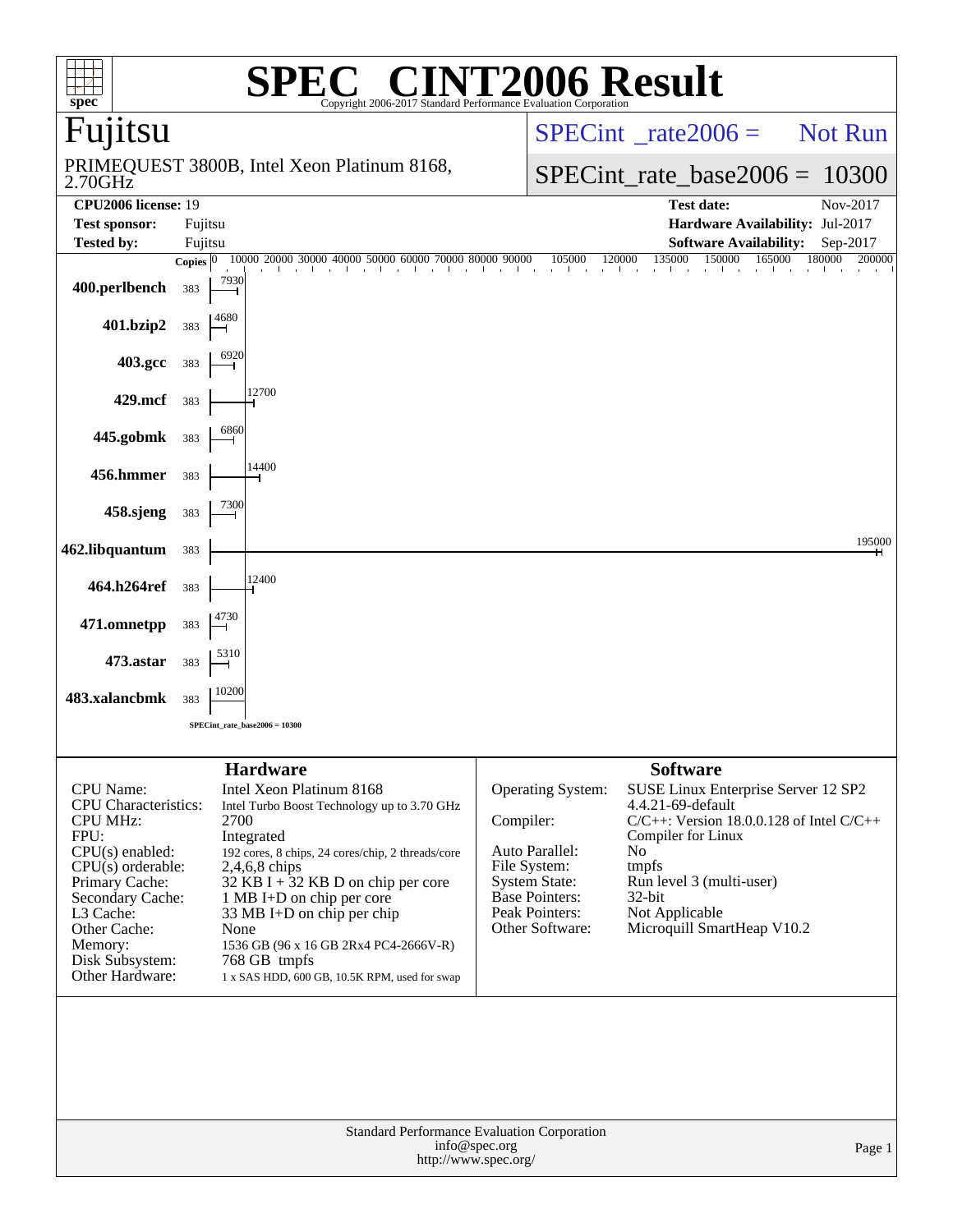

# **[SPEC CINT2006 Result](http://www.spec.org/auto/cpu2006/Docs/result-fields.html#SPECCINT2006Result)**

# Fujitsu

#### 2.70GHz PRIMEQUEST 3800B, Intel Xeon Platinum 8168,

SPECint rate  $2006 =$  Not Run

# SPECint rate base2006 =  $10300$

**[CPU2006 license:](http://www.spec.org/auto/cpu2006/Docs/result-fields.html#CPU2006license)** 19 **[Test date:](http://www.spec.org/auto/cpu2006/Docs/result-fields.html#Testdate)** Nov-2017 **[Test sponsor:](http://www.spec.org/auto/cpu2006/Docs/result-fields.html#Testsponsor)** Fujitsu **[Hardware Availability:](http://www.spec.org/auto/cpu2006/Docs/result-fields.html#HardwareAvailability)** Jul-2017 **[Tested by:](http://www.spec.org/auto/cpu2006/Docs/result-fields.html#Testedby)** Fujitsu **[Software Availability:](http://www.spec.org/auto/cpu2006/Docs/result-fields.html#SoftwareAvailability)** Sep-2017

#### **[Results Table](http://www.spec.org/auto/cpu2006/Docs/result-fields.html#ResultsTable)**

|                                                                                                          | <b>Base</b>   |                |        |                |        | <b>Peak</b>    |             |               |                |              |                |              |                |              |
|----------------------------------------------------------------------------------------------------------|---------------|----------------|--------|----------------|--------|----------------|-------------|---------------|----------------|--------------|----------------|--------------|----------------|--------------|
| <b>Benchmark</b>                                                                                         | <b>Copies</b> | <b>Seconds</b> | Ratio  | <b>Seconds</b> | Ratio  | <b>Seconds</b> | Ratio       | <b>Copies</b> | <b>Seconds</b> | <b>Ratio</b> | <b>Seconds</b> | <b>Ratio</b> | <b>Seconds</b> | <b>Ratio</b> |
| 400.perlbench                                                                                            | 383           | 472            | 7930   | 474            | 7890   | 472            | 7930        |               |                |              |                |              |                |              |
| 401.bzip2                                                                                                | 383           | 800            | 4620   | 790            | 4680   | 790            | 4680        |               |                |              |                |              |                |              |
| $403.\mathrm{gcc}$                                                                                       | 383           | 446            | 6920   | 447            | 6900   | 444            | 6940        |               |                |              |                |              |                |              |
| $429$ .mcf                                                                                               | 383           | 276            | 12600  | 275            | 12700  | 274            | 12800       |               |                |              |                |              |                |              |
| $445$ .gobm $k$                                                                                          | 383           | 586            | 6860   | 586            | 6860   | 586            | 6860        |               |                |              |                |              |                |              |
| 456.hmmer                                                                                                | 383           | 248            | 14400  | 248            | 14400  | 248            | 14400       |               |                |              |                |              |                |              |
| 458 sjeng                                                                                                | 383           | 634            | 7300   | 635            | 7300   | 635            | <b>7300</b> |               |                |              |                |              |                |              |
| 462.libquantum                                                                                           | 383           | 40.6           | 195000 | 40.7           | 195000 | 40.3           | 197000      |               |                |              |                |              |                |              |
| 464.h264ref                                                                                              | 383           | 687            | 12300  | 678            | 12500  | 681            | 12400       |               |                |              |                |              |                |              |
| 471.omnetpp                                                                                              | 383           | 507            | 4720   | 506            | 4730   | 505            | 4740        |               |                |              |                |              |                |              |
| $473$ . astar                                                                                            | 383           | 507            | 5300   | 506            | 5310   | 506            | 5310        |               |                |              |                |              |                |              |
| 483.xalancbmk                                                                                            | 383           | 258            | 10200  | 258            | 10200  | 257            | 10300       |               |                |              |                |              |                |              |
| Results appear in the order in which they were run. Bold underlined text indicates a median measurement. |               |                |        |                |        |                |             |               |                |              |                |              |                |              |

#### **[Submit Notes](http://www.spec.org/auto/cpu2006/Docs/result-fields.html#SubmitNotes)**

 The numactl mechanism was used to bind copies to processors. The config file option 'submit' was used to generate numactl commands to bind each copy to a specific processor. For details, please see the config file.

### **[Operating System Notes](http://www.spec.org/auto/cpu2006/Docs/result-fields.html#OperatingSystemNotes)**

 Stack size set to unlimited using "ulimit -s unlimited" Set Kernel Boot Parameter : nohz\_full=1-383 isolcpus=1-383 Set CPU frequency governor to maximum performance with: cpupower -c all frequency-set -g performance Set tmpfs filesystem with: mkdir /home/memory mount -t tmpfs -o size=768g,rw tmpfs /home/memory Process tuning settings: echo 10000000 > /proc/sys/kernel/sched\_min\_granularity\_ns echo 15000000 > /proc/sys/kernel/sched\_wakeup\_granularity\_ns echo 1 > /proc/sys/kernel/numa\_balancing echo always > /sys/kernel/mm/transparent\_hugepage/enabled cpu idle state set with: cpupower idle-set -d 2 cpupower idle-set -d 3 set affinity of rcu threads to the cpu0: for i in `pgrep rcu` ; do taskset -pc 0 \$i ; done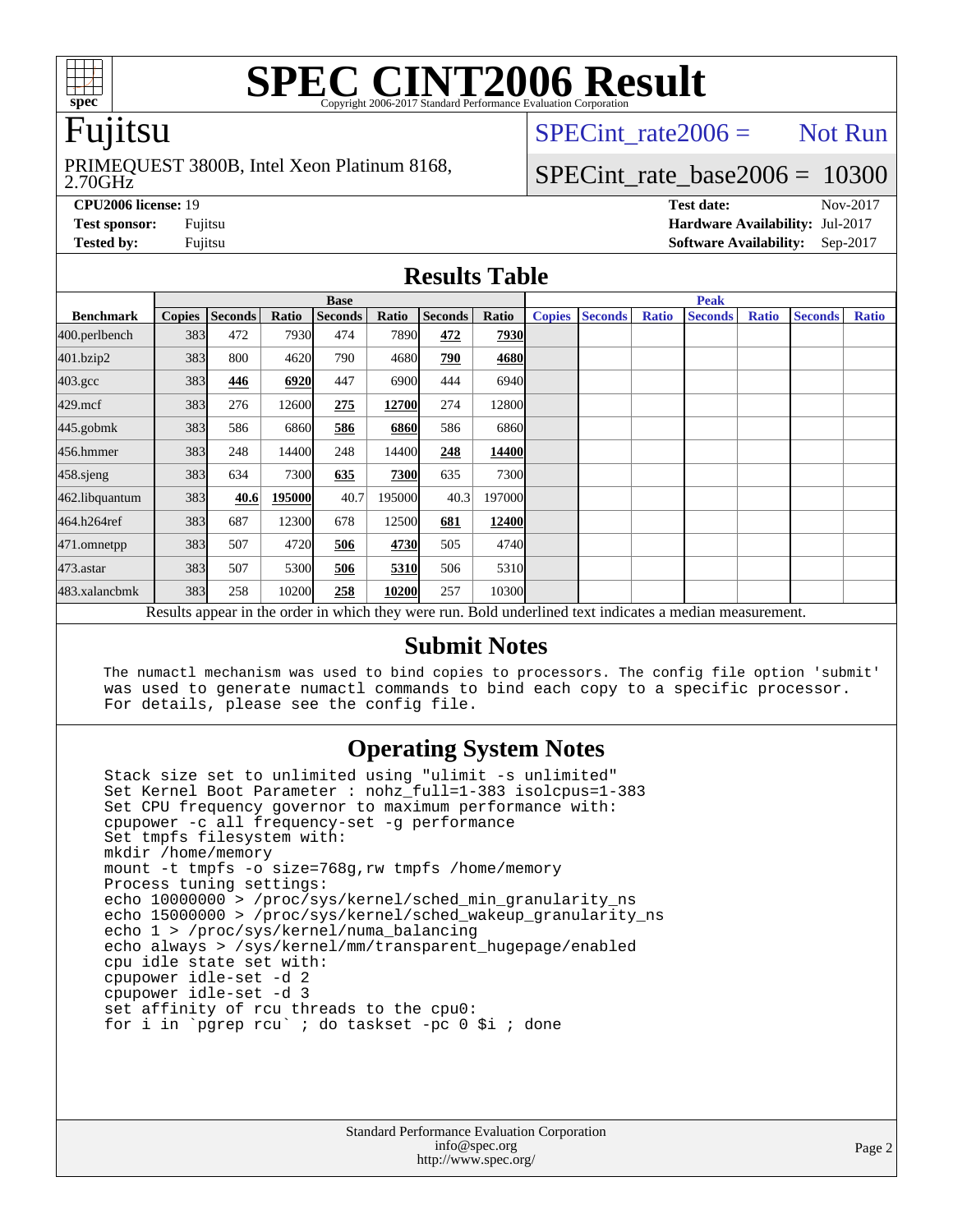

#### **[SPEC CINT2006 Result](http://www.spec.org/auto/cpu2006/Docs/result-fields.html#SPECCINT2006Result)** Copyright 2006-2017 Standard Performance Evaluation Corporation

# Fujitsu

2.70GHz PRIMEQUEST 3800B, Intel Xeon Platinum 8168,  $SPECint rate2006 =$  Not Run

SPECint rate base2006 =  $10300$ 

**[CPU2006 license:](http://www.spec.org/auto/cpu2006/Docs/result-fields.html#CPU2006license)** 19 **[Test date:](http://www.spec.org/auto/cpu2006/Docs/result-fields.html#Testdate)** Nov-2017 **[Test sponsor:](http://www.spec.org/auto/cpu2006/Docs/result-fields.html#Testsponsor)** Fujitsu **[Hardware Availability:](http://www.spec.org/auto/cpu2006/Docs/result-fields.html#HardwareAvailability)** Jul-2017 **[Tested by:](http://www.spec.org/auto/cpu2006/Docs/result-fields.html#Testedby)** Fujitsu **[Software Availability:](http://www.spec.org/auto/cpu2006/Docs/result-fields.html#SoftwareAvailability)** Sep-2017

#### **[Platform Notes](http://www.spec.org/auto/cpu2006/Docs/result-fields.html#PlatformNotes)**

Standard Performance Evaluation Corporation [info@spec.org](mailto:info@spec.org) <http://www.spec.org/> Page 3 BIOS configuration: Intel Virtualization Technology = Disabled HWPM Support = Disabled DCU Streamer Prefetcher = Disabled Stale AtoS = Enabled LLC dead line alloc = Disabled Sub NUMA Clustering = Enabled Fan Control = Full Sysinfo program /home/memory/speccpu/config/sysinfo.rev6993 Revision 6993 of 2015-11-06 (b5e8d4b4eb51ed28d7f98696cbe290c1) running on linux-k55j Sat Nov 11 03:00:42 2017 This section contains SUT (System Under Test) info as seen by some common utilities. To remove or add to this section, see: <http://www.spec.org/cpu2006/Docs/config.html#sysinfo> From /proc/cpuinfo model name : Intel(R) Xeon(R) Platinum 8168 CPU @ 2.70GHz 8 "physical id"s (chips) 384 "processors" cores, siblings (Caution: counting these is hw and system dependent. The following excerpts from /proc/cpuinfo might not be reliable. Use with caution.) cpu cores : 24 siblings : 48 physical 0: cores 0 1 2 3 4 5 8 9 10 11 12 13 16 17 18 19 20 21 24 25 26 27 28 29 physical 1: cores 0 1 2 3 4 5 8 9 10 11 12 13 16 17 18 19 20 21 24 25 26 27 28 29 physical 2: cores 0 1 2 3 4 5 8 9 10 11 12 13 16 17 18 19 20 21 24 25 26 27 28 29 physical 3: cores 0 1 2 3 4 5 8 9 10 11 12 13 16 17 18 19 20 21 24 25 26 27 28 29 physical 4: cores 0 1 2 3 4 5 8 9 10 11 12 13 16 17 18 19 20 21 24 25 26 27 28 29 physical 5: cores 0 1 2 3 4 5 8 9 10 11 12 13 16 17 18 19 20 21 24 25 26 27 28 29 physical 6: cores 0 1 2 3 4 5 8 9 10 11 12 13 16 17 18 19 20 21 24 25 26 27 28 29 physical 7: cores 0 1 2 3 4 5 8 9 10 11 12 13 16 17 18 19 20 21 24 25 26 27 28 29 cache size : 33792 KB From /proc/meminfo<br>MemTotal: 1583801256 kB HugePages\_Total: 0<br>Hugepagesize: 2048 kB Hugepagesize: From /etc/\*release\* /etc/\*version\* SuSE-release: SUSE Linux Enterprise Server 12 (x86\_64) VERSION = 12 Continued on next page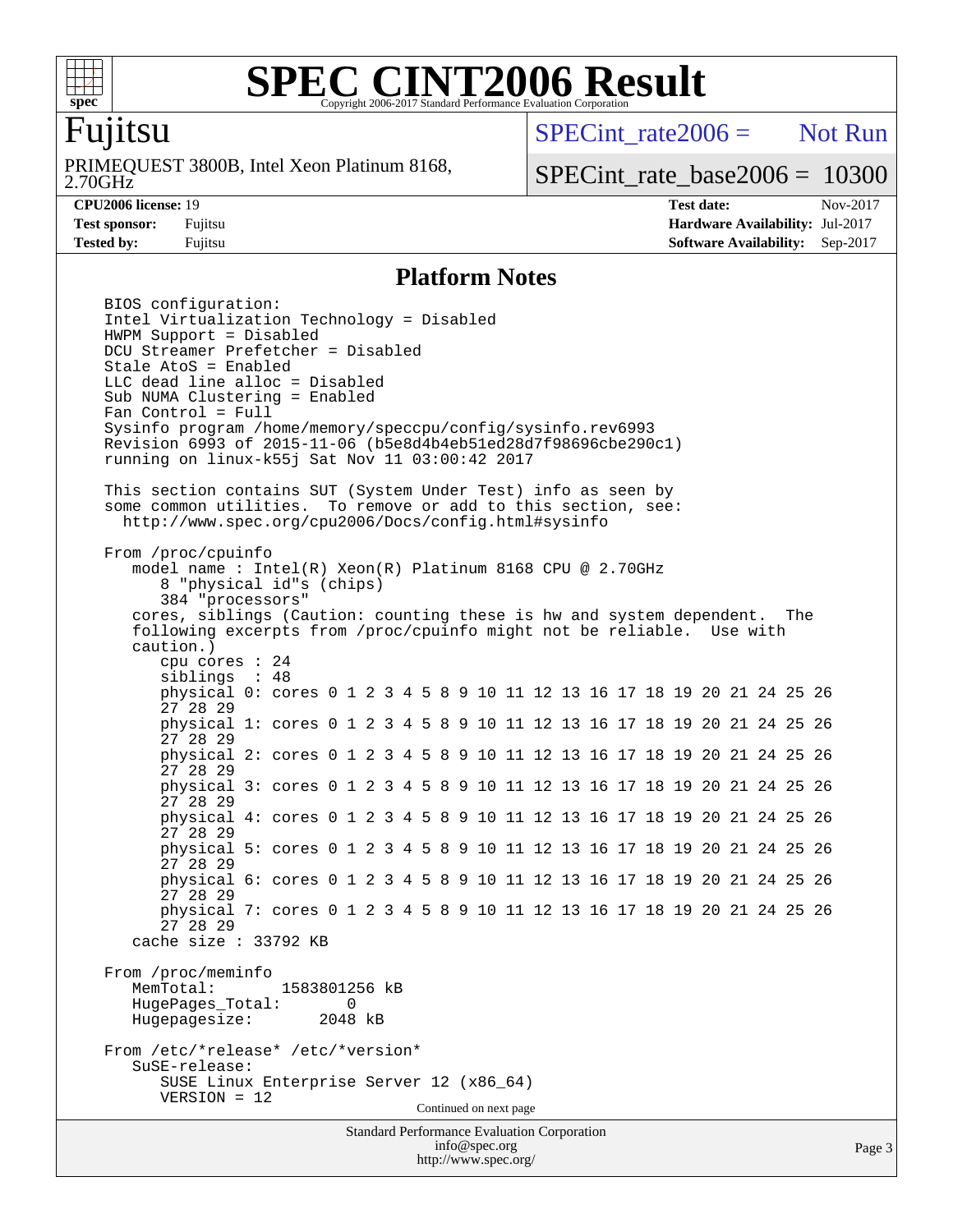

#### **[SPEC CINT2006 Result](http://www.spec.org/auto/cpu2006/Docs/result-fields.html#SPECCINT2006Result)** Copyright 2006-2017 Standard Performance Evaluation Corporation

## Fujitsu

2.70GHz PRIMEQUEST 3800B, Intel Xeon Platinum 8168, SPECint  $rate2006 =$  Not Run

SPECint rate base2006 =  $10300$ 

**[CPU2006 license:](http://www.spec.org/auto/cpu2006/Docs/result-fields.html#CPU2006license)** 19 **[Test date:](http://www.spec.org/auto/cpu2006/Docs/result-fields.html#Testdate)** Nov-2017 **[Test sponsor:](http://www.spec.org/auto/cpu2006/Docs/result-fields.html#Testsponsor)** Fujitsu **[Hardware Availability:](http://www.spec.org/auto/cpu2006/Docs/result-fields.html#HardwareAvailability) Jul-2017 [Tested by:](http://www.spec.org/auto/cpu2006/Docs/result-fields.html#Testedby)** Fujitsu **[Software Availability:](http://www.spec.org/auto/cpu2006/Docs/result-fields.html#SoftwareAvailability)** Sep-2017

#### **[Platform Notes \(Continued\)](http://www.spec.org/auto/cpu2006/Docs/result-fields.html#PlatformNotes)**

 PATCHLEVEL = 2 # This file is deprecated and will be removed in a future service pack or release. # Please check /etc/os-release for details about this release. os-release: NAME="SLES" VERSION="12-SP2" VERSION\_ID="12.2" PRETTY\_NAME="SUSE Linux Enterprise Server 12 SP2" ID="sles" ANSI\_COLOR="0;32" CPE\_NAME="cpe:/o:suse:sles:12:sp2" uname -a:

 Linux linux-k55j 4.4.21-69-default #1 SMP Tue Oct 25 10:58:20 UTC 2016 (9464f67) x86\_64 x86\_64 x86\_64 GNU/Linux

run-level 3 Nov 11 02:33

 SPEC is set to: /home/memory/speccpu Filesystem Type Size Used Avail Use% Mounted on tmpfs tmpfs 768G 9.7G 759G 2% /home/memory Additional information from dmidecode:

 Warning: Use caution when you interpret this section. The 'dmidecode' program reads system data which is "intended to allow hardware to be accurately determined", but the intent may not be met, as there are frequent changes to hardware, firmware, and the "DMTF SMBIOS" standard.

 BIOS FUJITSU V1.0.0.0 R1.21.0 for D3858-A1x 09/15/2017 Memory: 46x Hynix HMA42GR7BJR4N-VK 16 GB 2 rank 2666 MHz 50x Samsung M393A2G40EB2-CTD 16 GB 2 rank 2666 MHz

(End of data from sysinfo program)

#### **[General Notes](http://www.spec.org/auto/cpu2006/Docs/result-fields.html#GeneralNotes)**

Environment variables set by runspec before the start of the run: LD\_LIBRARY\_PATH = "/home/memory/speccpu/icc2018lib/ia32:/home/memory/speccpu/icc2018lib/intel64" LD\_LIBRARY\_PATH = "\$LD\_LIBRARY\_PATH:/home/memory/speccpu/sh10.2" Binaries compiled on a system with 2x Intel Xeon Platinum 8180 CPU + 384GB RAM memory using SUSE Linux Enterprise Server 12 SP2 Transparent Huge Pages enabled with: echo always > /sys/kernel/mm/transparent\_hugepage/enabled Filesystem page cache cleared with: shell invocation of 'sync; echo 3 > /proc/sys/vm/drop\_caches' prior to run runspec command invoked through numactl i.e.: numactl --interleave=all runspec <etc>

> Standard Performance Evaluation Corporation [info@spec.org](mailto:info@spec.org) <http://www.spec.org/>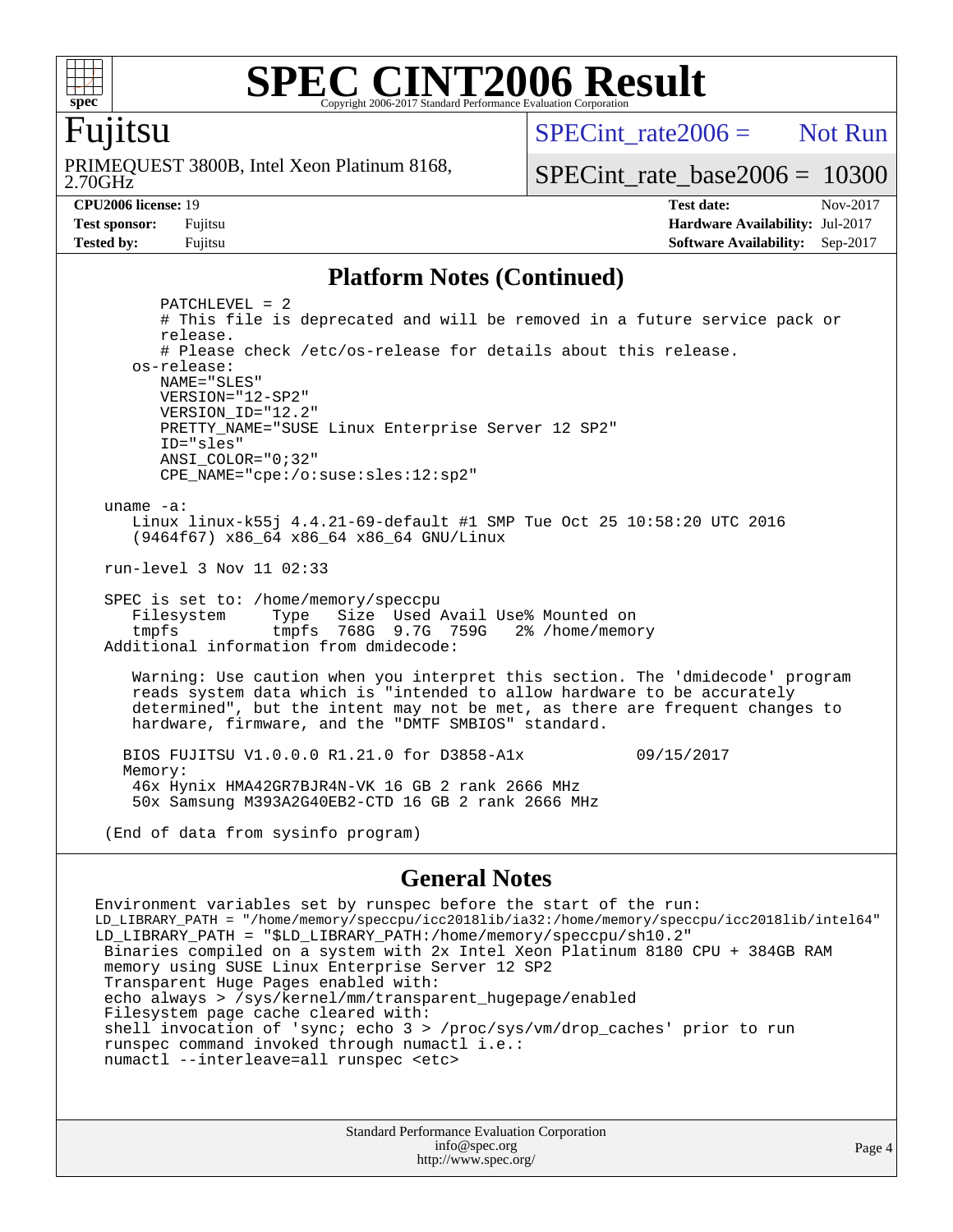

#### **[SPEC CINT2006 Result](http://www.spec.org/auto/cpu2006/Docs/result-fields.html#SPECCINT2006Result)** Copyright 2006-2017 Standard Performance Evaluation

# Fujitsu

SPECint rate  $2006 =$  Not Run

2.70GHz PRIMEQUEST 3800B, Intel Xeon Platinum 8168,

SPECint rate base2006 =  $10300$ 

**[CPU2006 license:](http://www.spec.org/auto/cpu2006/Docs/result-fields.html#CPU2006license)** 19 **[Test date:](http://www.spec.org/auto/cpu2006/Docs/result-fields.html#Testdate)** Nov-2017 **[Test sponsor:](http://www.spec.org/auto/cpu2006/Docs/result-fields.html#Testsponsor)** Fujitsu **[Hardware Availability:](http://www.spec.org/auto/cpu2006/Docs/result-fields.html#HardwareAvailability) Jul-2017 [Tested by:](http://www.spec.org/auto/cpu2006/Docs/result-fields.html#Testedby)** Fujitsu **[Software Availability:](http://www.spec.org/auto/cpu2006/Docs/result-fields.html#SoftwareAvailability)** Sep-2017

# **[Base Compiler Invocation](http://www.spec.org/auto/cpu2006/Docs/result-fields.html#BaseCompilerInvocation)**

[C benchmarks](http://www.spec.org/auto/cpu2006/Docs/result-fields.html#Cbenchmarks):

[icc -m32 -L/opt/intel/compilers\\_and\\_libraries\\_2018.0.128/linux/compiler/lib/ia32](http://www.spec.org/cpu2006/results/res2017q4/cpu2006-20171212-51135.flags.html#user_CCbase_intel_icc_f1cd40e6f144bded1b7a0c3b553250de)

#### [C++ benchmarks:](http://www.spec.org/auto/cpu2006/Docs/result-fields.html#CXXbenchmarks)

[icpc -m32 -L/opt/intel/compilers\\_and\\_libraries\\_2018.0.128/linux/compiler/lib/ia32](http://www.spec.org/cpu2006/results/res2017q4/cpu2006-20171212-51135.flags.html#user_CXXbase_intel_icpc_1c2a16043037212282641ff86d0d58ab)

# **[Base Portability Flags](http://www.spec.org/auto/cpu2006/Docs/result-fields.html#BasePortabilityFlags)**

 400.perlbench: [-D\\_FILE\\_OFFSET\\_BITS=64](http://www.spec.org/cpu2006/results/res2017q4/cpu2006-20171212-51135.flags.html#user_basePORTABILITY400_perlbench_file_offset_bits_64_438cf9856305ebd76870a2c6dc2689ab) [-DSPEC\\_CPU\\_LINUX\\_IA32](http://www.spec.org/cpu2006/results/res2017q4/cpu2006-20171212-51135.flags.html#b400.perlbench_baseCPORTABILITY_DSPEC_CPU_LINUX_IA32) 401.bzip2: [-D\\_FILE\\_OFFSET\\_BITS=64](http://www.spec.org/cpu2006/results/res2017q4/cpu2006-20171212-51135.flags.html#user_basePORTABILITY401_bzip2_file_offset_bits_64_438cf9856305ebd76870a2c6dc2689ab) 403.gcc: [-D\\_FILE\\_OFFSET\\_BITS=64](http://www.spec.org/cpu2006/results/res2017q4/cpu2006-20171212-51135.flags.html#user_basePORTABILITY403_gcc_file_offset_bits_64_438cf9856305ebd76870a2c6dc2689ab) 429.mcf: [-D\\_FILE\\_OFFSET\\_BITS=64](http://www.spec.org/cpu2006/results/res2017q4/cpu2006-20171212-51135.flags.html#user_basePORTABILITY429_mcf_file_offset_bits_64_438cf9856305ebd76870a2c6dc2689ab) 445.gobmk: [-D\\_FILE\\_OFFSET\\_BITS=64](http://www.spec.org/cpu2006/results/res2017q4/cpu2006-20171212-51135.flags.html#user_basePORTABILITY445_gobmk_file_offset_bits_64_438cf9856305ebd76870a2c6dc2689ab) 456.hmmer: [-D\\_FILE\\_OFFSET\\_BITS=64](http://www.spec.org/cpu2006/results/res2017q4/cpu2006-20171212-51135.flags.html#user_basePORTABILITY456_hmmer_file_offset_bits_64_438cf9856305ebd76870a2c6dc2689ab) 458.sjeng: [-D\\_FILE\\_OFFSET\\_BITS=64](http://www.spec.org/cpu2006/results/res2017q4/cpu2006-20171212-51135.flags.html#user_basePORTABILITY458_sjeng_file_offset_bits_64_438cf9856305ebd76870a2c6dc2689ab) 462.libquantum: [-D\\_FILE\\_OFFSET\\_BITS=64](http://www.spec.org/cpu2006/results/res2017q4/cpu2006-20171212-51135.flags.html#user_basePORTABILITY462_libquantum_file_offset_bits_64_438cf9856305ebd76870a2c6dc2689ab) [-DSPEC\\_CPU\\_LINUX](http://www.spec.org/cpu2006/results/res2017q4/cpu2006-20171212-51135.flags.html#b462.libquantum_baseCPORTABILITY_DSPEC_CPU_LINUX) 464.h264ref: [-D\\_FILE\\_OFFSET\\_BITS=64](http://www.spec.org/cpu2006/results/res2017q4/cpu2006-20171212-51135.flags.html#user_basePORTABILITY464_h264ref_file_offset_bits_64_438cf9856305ebd76870a2c6dc2689ab) 471.omnetpp: [-D\\_FILE\\_OFFSET\\_BITS=64](http://www.spec.org/cpu2006/results/res2017q4/cpu2006-20171212-51135.flags.html#user_basePORTABILITY471_omnetpp_file_offset_bits_64_438cf9856305ebd76870a2c6dc2689ab) 473.astar: [-D\\_FILE\\_OFFSET\\_BITS=64](http://www.spec.org/cpu2006/results/res2017q4/cpu2006-20171212-51135.flags.html#user_basePORTABILITY473_astar_file_offset_bits_64_438cf9856305ebd76870a2c6dc2689ab) 483.xalancbmk: [-D\\_FILE\\_OFFSET\\_BITS=64](http://www.spec.org/cpu2006/results/res2017q4/cpu2006-20171212-51135.flags.html#user_basePORTABILITY483_xalancbmk_file_offset_bits_64_438cf9856305ebd76870a2c6dc2689ab) [-DSPEC\\_CPU\\_LINUX](http://www.spec.org/cpu2006/results/res2017q4/cpu2006-20171212-51135.flags.html#b483.xalancbmk_baseCXXPORTABILITY_DSPEC_CPU_LINUX)

# **[Base Optimization Flags](http://www.spec.org/auto/cpu2006/Docs/result-fields.html#BaseOptimizationFlags)**

[C benchmarks](http://www.spec.org/auto/cpu2006/Docs/result-fields.html#Cbenchmarks):

[-xCORE-AVX512](http://www.spec.org/cpu2006/results/res2017q4/cpu2006-20171212-51135.flags.html#user_CCbase_f-xCORE-AVX512) [-ipo](http://www.spec.org/cpu2006/results/res2017q4/cpu2006-20171212-51135.flags.html#user_CCbase_f-ipo) [-O3](http://www.spec.org/cpu2006/results/res2017q4/cpu2006-20171212-51135.flags.html#user_CCbase_f-O3) [-no-prec-div](http://www.spec.org/cpu2006/results/res2017q4/cpu2006-20171212-51135.flags.html#user_CCbase_f-no-prec-div) [-qopt-prefetch](http://www.spec.org/cpu2006/results/res2017q4/cpu2006-20171212-51135.flags.html#user_CCbase_f-qopt-prefetch) [-qopt-mem-layout-trans=3](http://www.spec.org/cpu2006/results/res2017q4/cpu2006-20171212-51135.flags.html#user_CCbase_f-qopt-mem-layout-trans_170f5be61cd2cedc9b54468c59262d5d)

[C++ benchmarks:](http://www.spec.org/auto/cpu2006/Docs/result-fields.html#CXXbenchmarks)

[-xCORE-AVX512](http://www.spec.org/cpu2006/results/res2017q4/cpu2006-20171212-51135.flags.html#user_CXXbase_f-xCORE-AVX512) [-ipo](http://www.spec.org/cpu2006/results/res2017q4/cpu2006-20171212-51135.flags.html#user_CXXbase_f-ipo) [-O3](http://www.spec.org/cpu2006/results/res2017q4/cpu2006-20171212-51135.flags.html#user_CXXbase_f-O3) [-no-prec-div](http://www.spec.org/cpu2006/results/res2017q4/cpu2006-20171212-51135.flags.html#user_CXXbase_f-no-prec-div) [-qopt-prefetch](http://www.spec.org/cpu2006/results/res2017q4/cpu2006-20171212-51135.flags.html#user_CXXbase_f-qopt-prefetch) [-qopt-mem-layout-trans=3](http://www.spec.org/cpu2006/results/res2017q4/cpu2006-20171212-51135.flags.html#user_CXXbase_f-qopt-mem-layout-trans_170f5be61cd2cedc9b54468c59262d5d) [-Wl,-z,muldefs](http://www.spec.org/cpu2006/results/res2017q4/cpu2006-20171212-51135.flags.html#user_CXXbase_link_force_multiple1_74079c344b956b9658436fd1b6dd3a8a) [-L/sh10.2 -lsmartheap](http://www.spec.org/cpu2006/results/res2017q4/cpu2006-20171212-51135.flags.html#user_CXXbase_SmartHeap_b831f2d313e2fffa6dfe3f00ffc1f1c0)

# **[Base Other Flags](http://www.spec.org/auto/cpu2006/Docs/result-fields.html#BaseOtherFlags)**

[C benchmarks](http://www.spec.org/auto/cpu2006/Docs/result-fields.html#Cbenchmarks):

403.gcc: [-Dalloca=\\_alloca](http://www.spec.org/cpu2006/results/res2017q4/cpu2006-20171212-51135.flags.html#b403.gcc_baseEXTRA_CFLAGS_Dalloca_be3056838c12de2578596ca5467af7f3)

The flags files that were used to format this result can be browsed at

<http://www.spec.org/cpu2006/flags/Fujitsu-Platform-Settings-V1.2-SKL-RevC.html> <http://www.spec.org/cpu2006/flags/Intel-ic17.0-official-linux64-revF.html>

You can also download the XML flags sources by saving the following links:

<http://www.spec.org/cpu2006/flags/Fujitsu-Platform-Settings-V1.2-SKL-RevC.xml> <http://www.spec.org/cpu2006/flags/Intel-ic17.0-official-linux64-revF.xml>

> Standard Performance Evaluation Corporation [info@spec.org](mailto:info@spec.org) <http://www.spec.org/>